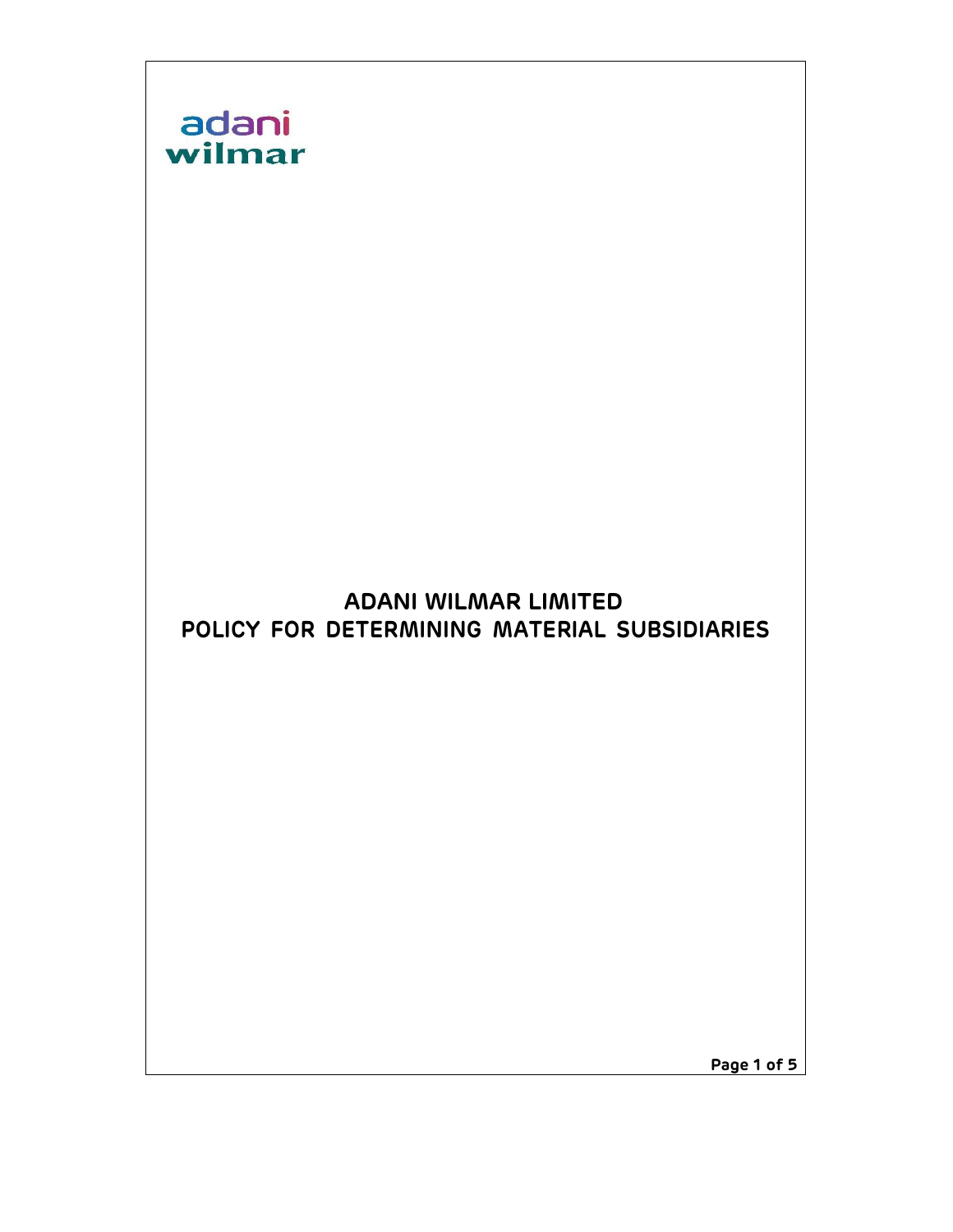

#### POLICY FOR DETERMINING MATERIAL SUBSIDIARIES

#### TABLE OF CONTENTS

| Sr. | <b>Particulars</b>                                                                                | Page Nos.      |
|-----|---------------------------------------------------------------------------------------------------|----------------|
| No. |                                                                                                   |                |
| 1.  | Title                                                                                             | 3              |
| 2.  | Objective & Effective Date of this Policy                                                         | 3              |
| 3.  | Definitions                                                                                       | 3              |
| 4.  | for<br>determining<br>Material<br>Subsidiary<br>Criteria<br>andl<br>Compliance                    | $\overline{a}$ |
| 5.  | Disposal of Shares / Assets of Material Subsidiary:                                               | 4              |
| 6.  | Review of Significant transaction and arrangements<br>entered into by Unlisted Subsidiary Company | 5              |
| 7.  | Amendments                                                                                        | 5              |
| 8.  | Interpretation                                                                                    | 5              |

Page 2 of 6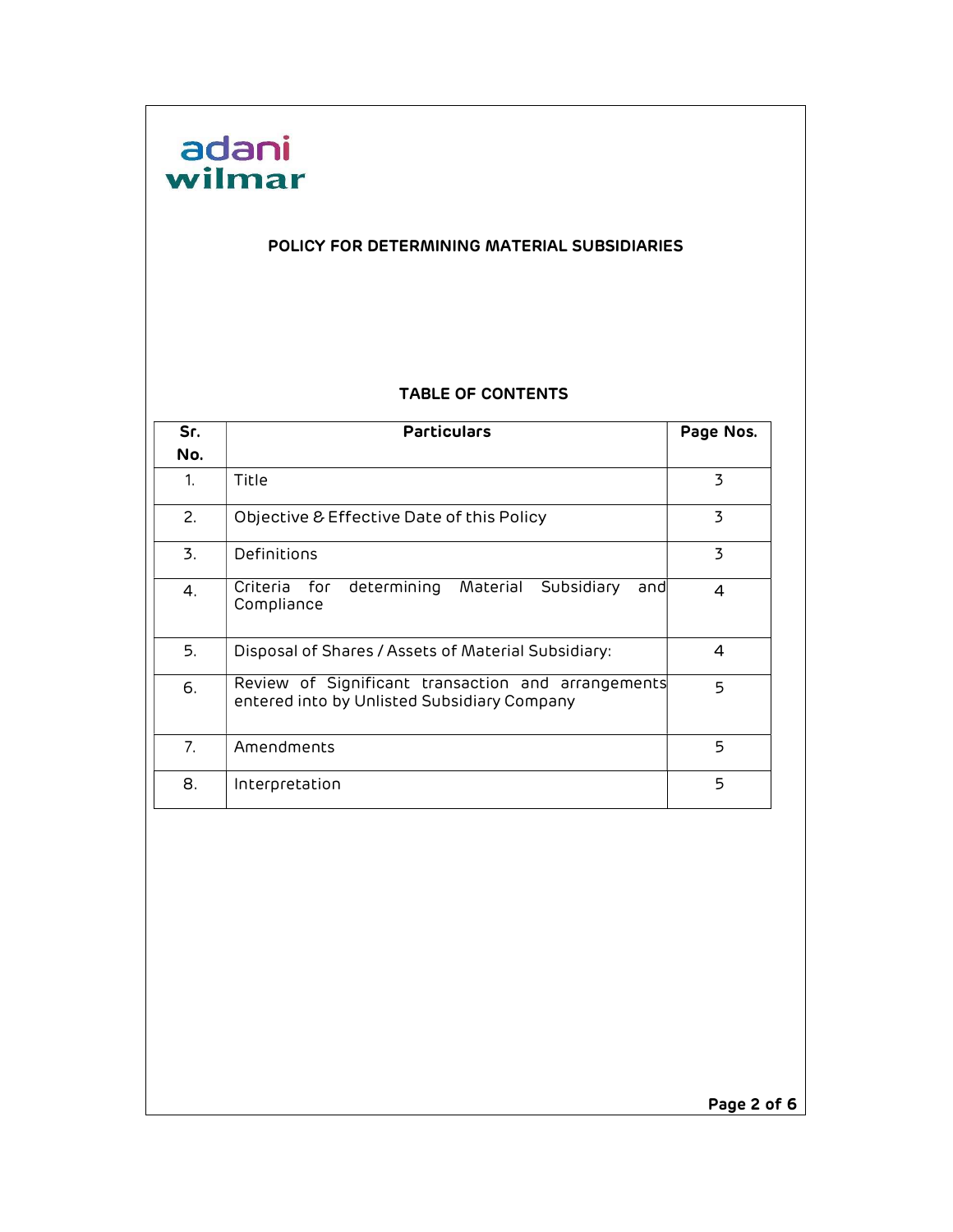# adani wilmar

#### POLICY FOR DETERMINING MATERIAL SUBSIDIARIES

## 1. Title :

This Policy shall be called "Policy for determining Material Subsidiaries" ("Policy").

### 2. Objective & Effective Date of this Policy:

This Policy is adopted in accordance with the requirements of the Securities and Exchange Board of India (Listing Obligations and Disclosure Requirements) (Amendment) Regulations, 2015 as amended ("SEBI LODR") and is intended to ensure governance of the Company's material subsidiary companies.

The Board of Directors (the "Board") of the Company has adopted the following policy with regard to the determination of its Material Subsidiaries.

The Company is required to disclose this Policy on its website and a web link thereto shall be provided in the Annual Report.

# 3. Definitions:

"Act" means Companies Act, 2013 including any statutory modification or reenactment thereof.

"Board of Director" or "Board" means the Board of Directors of the Adani Wilmar Limited, as constituted from time to time.

"Company " means Adani Wilmar Limited.

"Independent Director" means an Independent Director as defined in Section 2(47) of the Act read with SEBI LODR and as may be amended from time to time.

"Policy" means this Policy on Material Subsidiaries and as may be amended from time to time.

"Subsidiary Company / Subsidiary" means Subsidiary Company/Subsidiary as defined under Section 2(87) of the Act and the Rules made there under.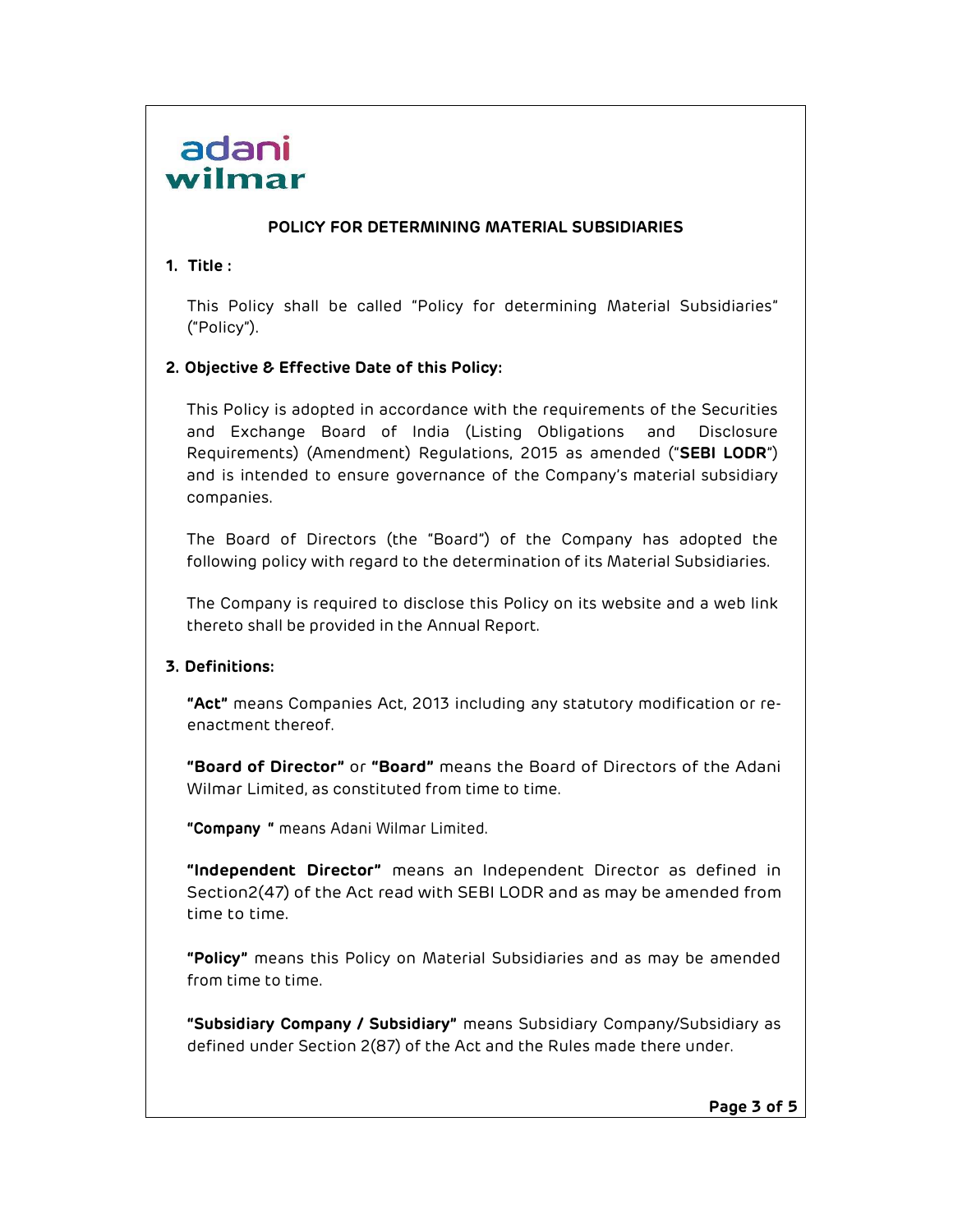# adani wilmar

### 4. Criteria for determining Material Subsidiary and Compliance:

## 4.1 Criteria for determining Material Subsidiary:

A subsidiary shall be considered as material if its income or net worth exceeds 10% (ten per cent) of the consolidated income or net worth respectively, of the Company and its subsidiaries in the immediately preceding accounting year ("Material Subsidiary").

### 4.2. Compliance:

- At least one Independent Director on the Board of Directors of the Company shall be a Director on the Board of Directors of an unlisted material subsidiary whether incorporated in India or not.

Explanation: For the purpose of this requirement, notwithstanding anything to the contrary contained in this Policy, the term "material subsidiary" shall mean a subsidiary, whose income or net worth exceeds 20% (twenty per cent) of the consolidated income or net worth respectively, of the Company and its subsidiaries in the immediately preceding accounting year

The Company and its material unlisted subsidiaries incorporated in India shall undertake secretarial audit and shall annex with its annual report, a secretarial audit report, given by a company secretary in practice, in such form as may be specified.

# 5. Disposal of Shares/Assets of Material Subsidiary:

(a) The Company shall not dispose of shares in its material subsidiary which would reduce the Company's shareholding (either on its own or together with other subsidiaries) to less than 50% (fifty per cent) or cease the exercise of control over the subsidiary without passing a special resolution in the general meeting except in cases where such divestment is made under a scheme of arrangement duly approved by a Court/Tribunal or under a resolution plan duly approved under Section 31 of the Insolvency Code and such an event is disclosed to the recognized stock exchanges within one day of the resolution plan being approved.